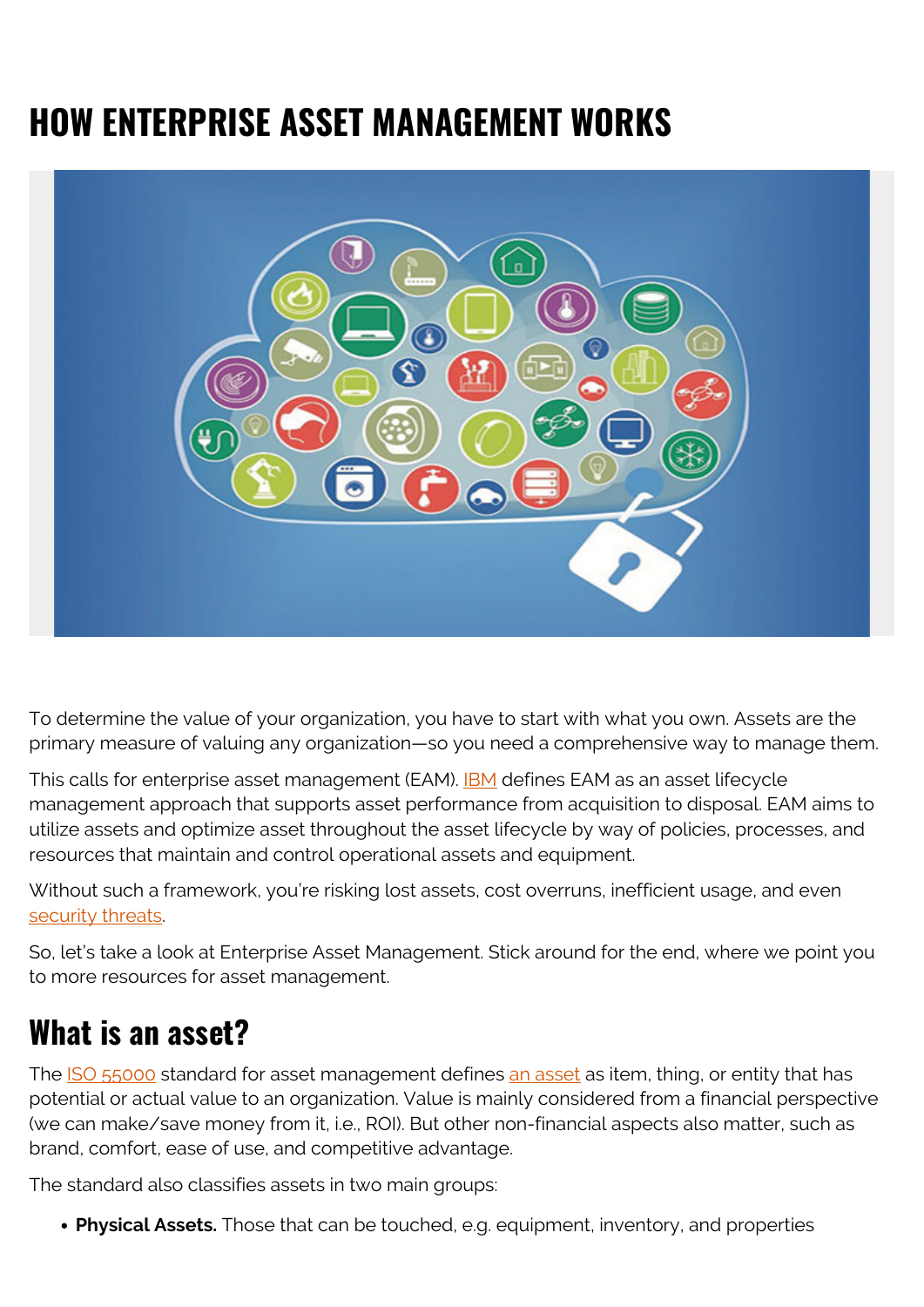**Intangible Assets.** Those that are immaterial: leases, brands, digital assets, use rights, licences, intellectual property rights, reputation, and agreements

You might ask yourself, what about people? Don't we hear a lot of statements like "people are an asset to an organization"?

Well, yes. People have very great value to any company, and without them chances are high of failure and loss. However, the EAM perspective consider does not people in this bracket—instead it focuses on any inanimate objects that can be acquired, used, sold or disposed during the routine business operations.

#### **What's enterprise asset management?**

ISO 55000 defines asset management as the coordinated activity of an organization to realize value from assets. Activity here is used broadly as it can include:

- The approach
- The planning
- The plans and their implementation

So, asset management isn't simply just about having an inventory of what you own. A better definition is:

*Asset management is a precise science that considers how to effectively track, assess, manage and optimize asset quality and reliability.*

## **EAM Lifecycle**

The journey of an asset through the EAM lifecycle needs to be managed at every step to ensure that value is gained or retained. Let's look at the main lifecycle steps described in [ITIL](https://blogs.bmc.com/blogs/itil-4/)<sup>[®](https://blogs.bmc.com/blogs/itil-4/)</sup> [4:](https://blogs.bmc.com/blogs/itil-4/)

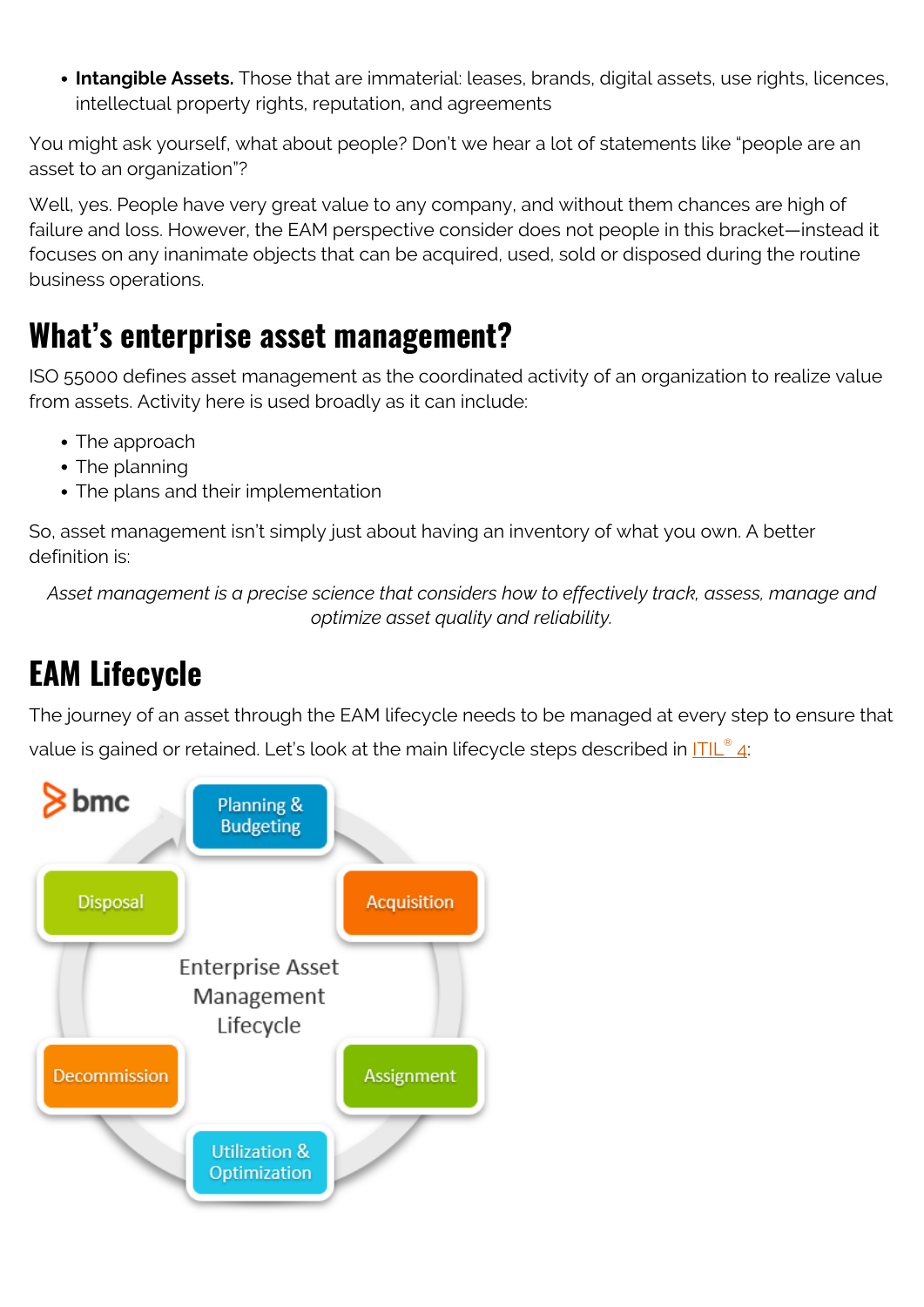#### **1. Planning & Budgeting**

This involves understanding your enterprise strategy, including which assets are required to achieve your objectives. Planning also involves:

- Scheduling exact timelines
- Allocating budgets

#### **2. Acquisition**

Here, acquisition falls between outright purchase or leasing. Your enterprise's procurement processes come into play as the asset is delivered to the enterprise and stored securely awaiting deployment. For physical assets, they would be logged in the systems used for tracking and tagged with appropriate identifying labels.

Acquisition contracts will usually define the supplier's responsibilities including maintenance.

#### **3. Assignment**

Assignment is triggered by either a request from a user or project-based timelines. Policies on assignment and usage would come into play, with some assignments requiring approval or financial commitment. Records of the assignee would be logged in the tracking systems and fixed asset registers where required.

- For some specific assets, training users would be part of the assignment process.
- Digital assets might require configuration and customization during the assignment process and will require securing.

#### **4. Utilization & Optimization**

Here, the asset is put to use to deliver the actual value to meet the strategic objectives. When an asset enters the Utilization phase, you'll perform regular activities like:

- Monitoring asset use (and misuse) through appropriate means such as technology systems and audits.
- Auditing finances annually to track the value of assets based the asset's purchased value depreciated over time.

Optimization can include repairs, servicing, and updates to ensure that the assets continue to serve the enterprise for as long as possible.

#### **5. Decommissioning**

This involves reversing the assignment of the asset—removing it from use. Triggers for decommissioning can include:

- End of lease period
- Depreciation
- Obsolescence
- Breakdown to the point that repair is unlikely to deliver value